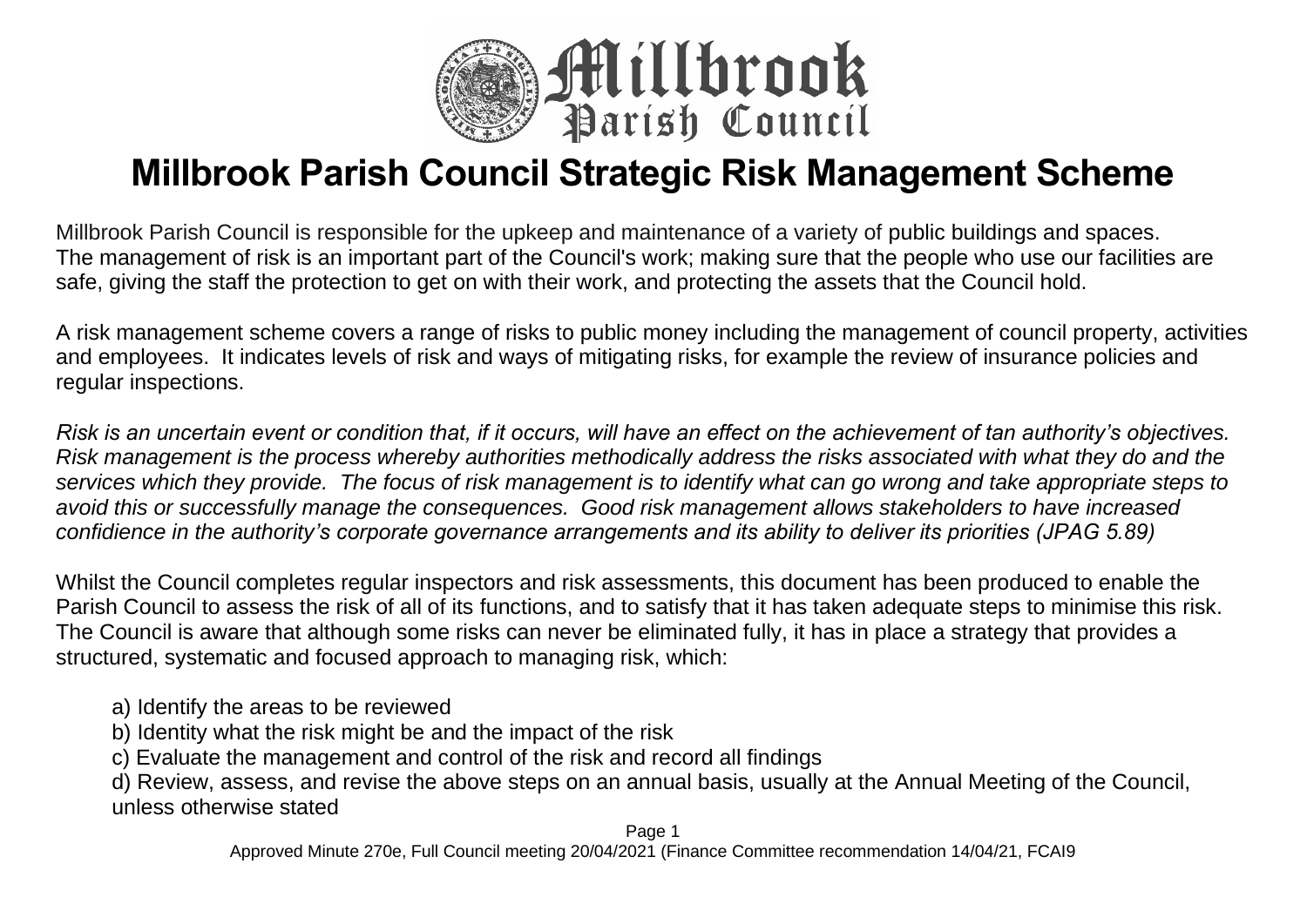

This template has been based on the recommended risk register from The Joint Panel on Accountability and Governance (JPAG) The Joint Practitioners' (page 72)

## **Contents**

| Matrix<br><u> 1989 - Jan James James James James James James James James James James James James James James James James J</u> |           |
|--------------------------------------------------------------------------------------------------------------------------------|-----------|
| Changes implemented since previous Risk Assessment register ____________________                                               |           |
|                                                                                                                                |           |
|                                                                                                                                | 6         |
|                                                                                                                                | 10        |
|                                                                                                                                | $\sim$ 11 |
|                                                                                                                                | - 16      |
|                                                                                                                                | 16        |
|                                                                                                                                |           |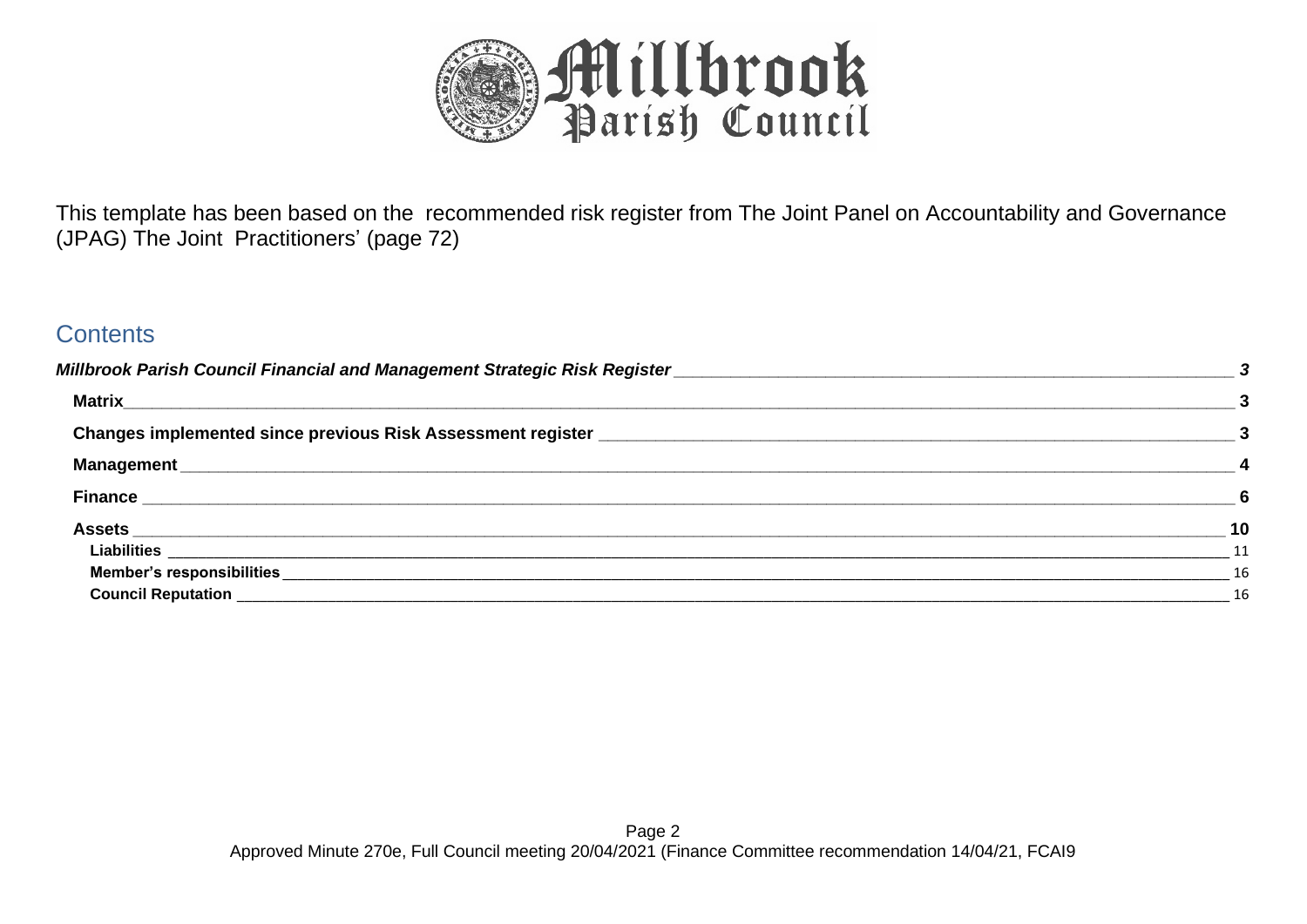## **Millbrook Parish Council Financial and Management Strategic Risk Register**

#### <span id="page-2-1"></span><span id="page-2-0"></span>**Matrix**

As recommended on page 48, 5.96, The Joint Panel on Accountability and Governance (JPAG) The Joint Practitioners' Guide 2021, the following matrix system has been used:

|                  | Highly likely (3)                                                                             | Medium (3)     | High(6)      | High(9)    |  |  |  |  |  |
|------------------|-----------------------------------------------------------------------------------------------|----------------|--------------|------------|--|--|--|--|--|
|                  | Possible (2)                                                                                  | Low $(2)$      | Medium (4)   | High(6)    |  |  |  |  |  |
| <b>ikelihood</b> |                                                                                               |                |              |            |  |  |  |  |  |
|                  | <b>Unlikely</b>                                                                               | Low(1)         | Low $(2)$    | Medium (3) |  |  |  |  |  |
|                  |                                                                                               | Negligible (1) | Moderate (2) | Severe (3) |  |  |  |  |  |
|                  |                                                                                               |                | Impact       |            |  |  |  |  |  |
|                  | <b>Changes implemented since previous Risk Assessment register</b>                            |                |              |            |  |  |  |  |  |
|                  | To comply with website accessibility regulations 'headers' have been used for the categories. |                |              |            |  |  |  |  |  |
| $\bullet$        | A matrix scoring system has been implemented.                                                 |                |              |            |  |  |  |  |  |
|                  | • A reference code has been allocated for each subject                                        |                |              |            |  |  |  |  |  |

#### <span id="page-2-2"></span>**Changes implemented since previous Risk Assessment register**

- To comply with website accessibility regulations 'headers' have been used for the categories.
- A matrix scoring system has been implemented.
-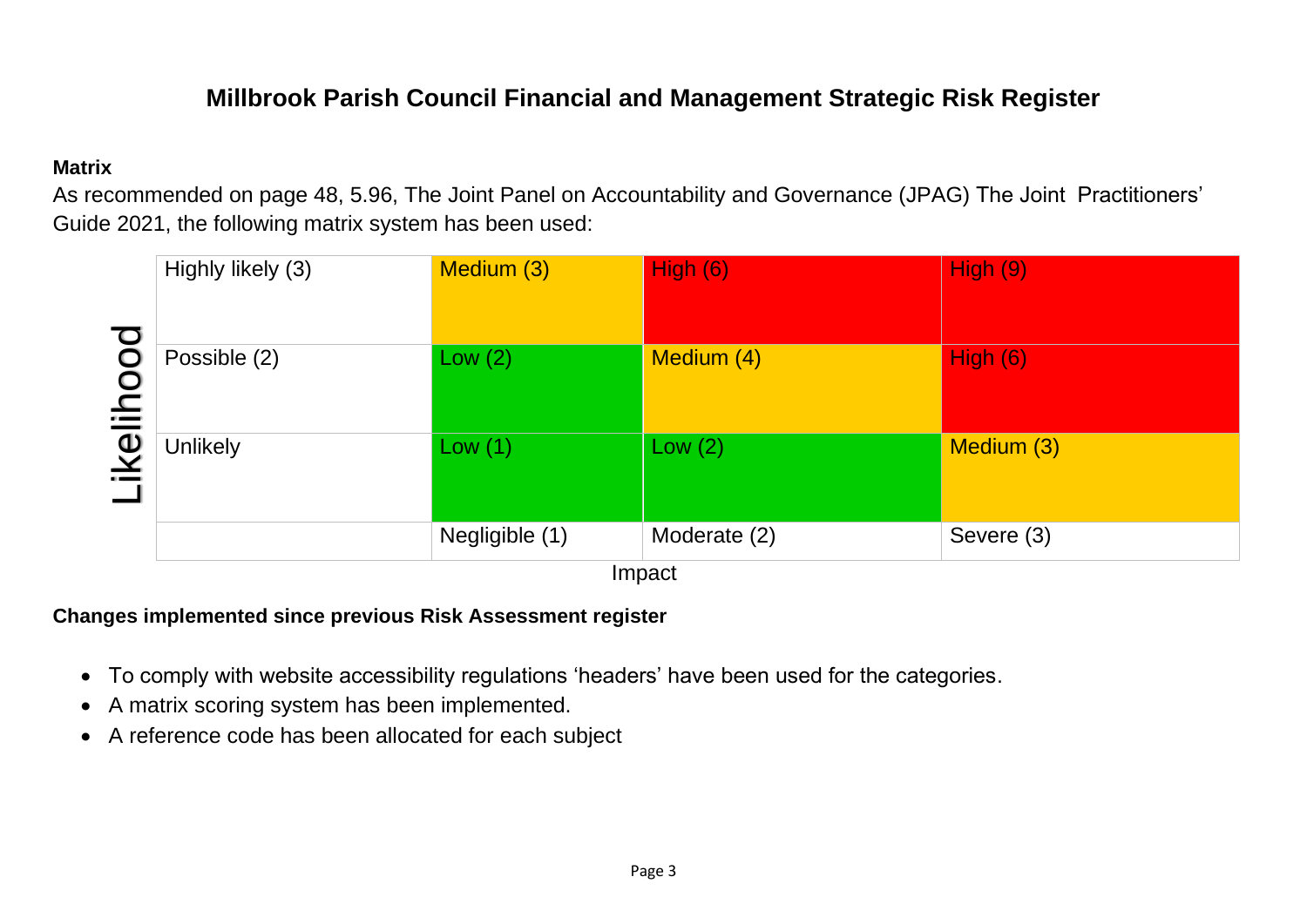### <span id="page-3-0"></span>**Management**

| <b>REF</b>    | <b>Subject</b>                             | Impact                                                                                                        | Impact       | Likelihood   | <b>Score</b> | <b>Management / Control of Risk</b>                                                                                                                                                                                                                                                                                                                                                                                                                                          | Action required -                                                                                                                                                                                                                                                                                                                      |
|---------------|--------------------------------------------|---------------------------------------------------------------------------------------------------------------|--------------|--------------|--------------|------------------------------------------------------------------------------------------------------------------------------------------------------------------------------------------------------------------------------------------------------------------------------------------------------------------------------------------------------------------------------------------------------------------------------------------------------------------------------|----------------------------------------------------------------------------------------------------------------------------------------------------------------------------------------------------------------------------------------------------------------------------------------------------------------------------------------|
|               |                                            | <b>Risk / Trigger</b>                                                                                         | <b>Score</b> | <b>Score</b> |              |                                                                                                                                                                                                                                                                                                                                                                                                                                                                              | <b>Review / Assess/Revise</b>                                                                                                                                                                                                                                                                                                          |
| RA/M1         | <b>Business</b><br>Continuity              | Council not being<br>able to continue its<br>administration due<br>to an unexpected or<br>tragic circumstance |              |              | 6            | • All files and recent records (both<br>paper and electronic) are kept at the<br>Parish Office.<br>• The Clerk has a laptop and since the<br>Covid-19 outbreak measures have<br>been put in place to allow office staff<br>to work from home.<br>• The Chair & Vice Chair have keys to<br>the office.<br>• The Council has the use of<br>googledrive.                                                                                                                        | • Implement increased use of<br>googledrive<br>• Continue to maintain effective<br>communication with the Clerk<br>and Councillors.                                                                                                                                                                                                    |
| RA/M2<br>(i)  | Use of<br>Parish<br>Council<br>Office (i)  | Risk associated<br>with lone-working                                                                          | 4            | 1            | 4            | • The Council has a lone working policy.<br>• The office is situated in the centre of<br>the village.<br>• When necessary the office is locked<br>from inside.<br>• The Clerk keeps in regular contact<br>with the Chair of the Staffing<br>Committee & Chair of the Council.<br>• A doorbell is situated outside the hall.<br>• The Clerk can view members of the<br>public from the office windows.<br>• The Council's street cleaner maintains<br>contact with the Clerk. | • Staffing committee to continue to<br>monitor.<br>• Clerk to report any concerns.                                                                                                                                                                                                                                                     |
| RA/M2<br>(ii) | Use of<br>Parish<br>Council<br>Office (ii) | Health & Safety risk<br>factors from use of<br>the Council office                                             | $\mathbf{3}$ | $\mathbf{2}$ | 6            | • Previous recommendation to liaise<br>with the village hall committee $-$<br>consider purchasing an air<br>conditioning unit.<br>• With only one velux window in the<br>office, ventilation is poor and the office<br>can, at times, get extremely hot.<br>• Previously the office staff worked part<br>time however the Council now<br>employs one full time member of staff.                                                                                              | • Monitor the air condition of the<br>office.<br>• At the start of the Covid<br>pandemic measures were put in<br>place to allow the office staff to<br>work from home.<br>• During extreme hot weather<br>conditions, providing it does not<br>have an impact on the work this<br>option for flexible working should<br>be considered. |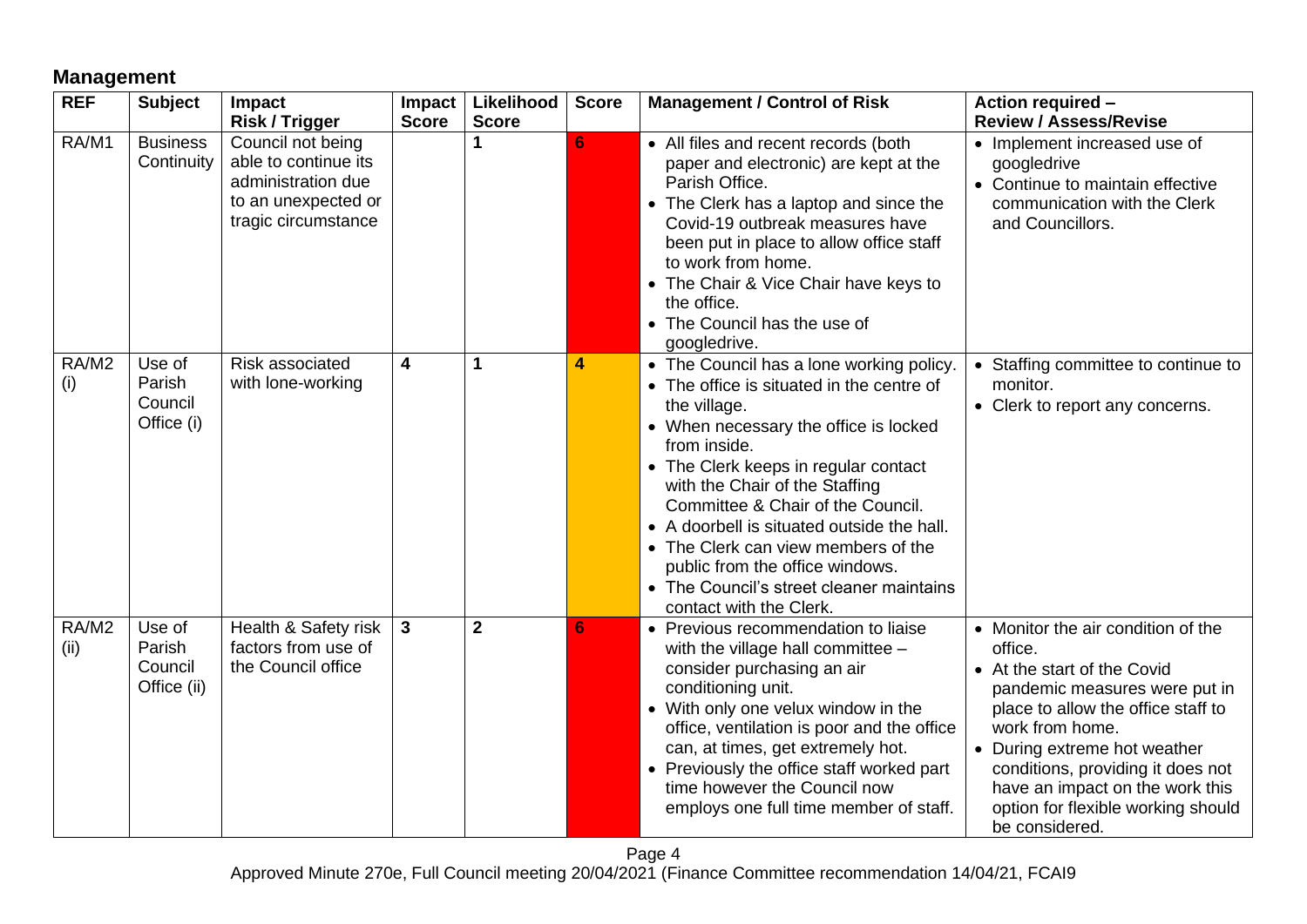| <b>REF</b>    | <b>Subject</b>                       | Impact<br><b>Risk / Trigger</b>                                         | <b>Impact</b><br><b>Score</b> | Likelihood<br><b>Score</b> | <b>Score</b>            | <b>Management / Control of Risk</b>                                                                                                                                                                                                                             | <b>Action required -</b><br><b>Review / Assess/Revise</b>                                                                                                                 |
|---------------|--------------------------------------|-------------------------------------------------------------------------|-------------------------------|----------------------------|-------------------------|-----------------------------------------------------------------------------------------------------------------------------------------------------------------------------------------------------------------------------------------------------------------|---------------------------------------------------------------------------------------------------------------------------------------------------------------------------|
| RA/M3<br>(i)  | Parish<br>Council<br>Meetings        | Lack of disabled<br>access                                              | 3                             |                            | $\overline{\mathbf{4}}$ | • Prior to the Covid pandemic Council's<br>face to face public meetings have<br>been held in the village in main<br>meeting room. Access to meeting is<br>via stairs.<br>• The stair lift well maintained and is<br>monitored by the Village Hall<br>Committee. | • The Council recognises the<br>facility for remote meetings (via<br>Zoom) is more inclusive and<br>hopes the legislation to continue<br>with this facility is available. |
| RA/M3<br>(ii) | Parish<br>Council<br><b>Meetings</b> | Health & Safety<br>risks associated<br>from hosting<br>Council meetings | 3                             | 1                          | 4                       | • The hall has adequate fire escapes<br>and equipment is regularly checked                                                                                                                                                                                      | • Continue to monitor                                                                                                                                                     |
| RA/M4         | Council<br>Records                   | Loss through theft,<br>fire, flood damage                               | $\blacktriangleleft$          | $\mathbf 2$                | $\overline{2}$          | Adequate filing cabinets and<br>$\bullet$<br>cupboards are available in the office.<br>• A plinth has been built so flooding is<br>unlikely to affect the office.<br>The village hall committee have<br>installed a flood barrier.                              | • Damage unlikely.<br>• Provision is adequate.                                                                                                                            |
| RA/M5         | Electronic<br>Records                | Loss through<br>backup                                                  | 3                             | 1                          | 4                       | • Use of online accounting package.<br>• New secure accessible website<br>provides historic minutes and<br>documents.<br>Use of googledrive facility available.<br>$\bullet$<br>• Outsourced payroll facility                                                   | • Damage unlikely.<br>• Clerk and Councillors have had<br>training and have access to<br>website.                                                                         |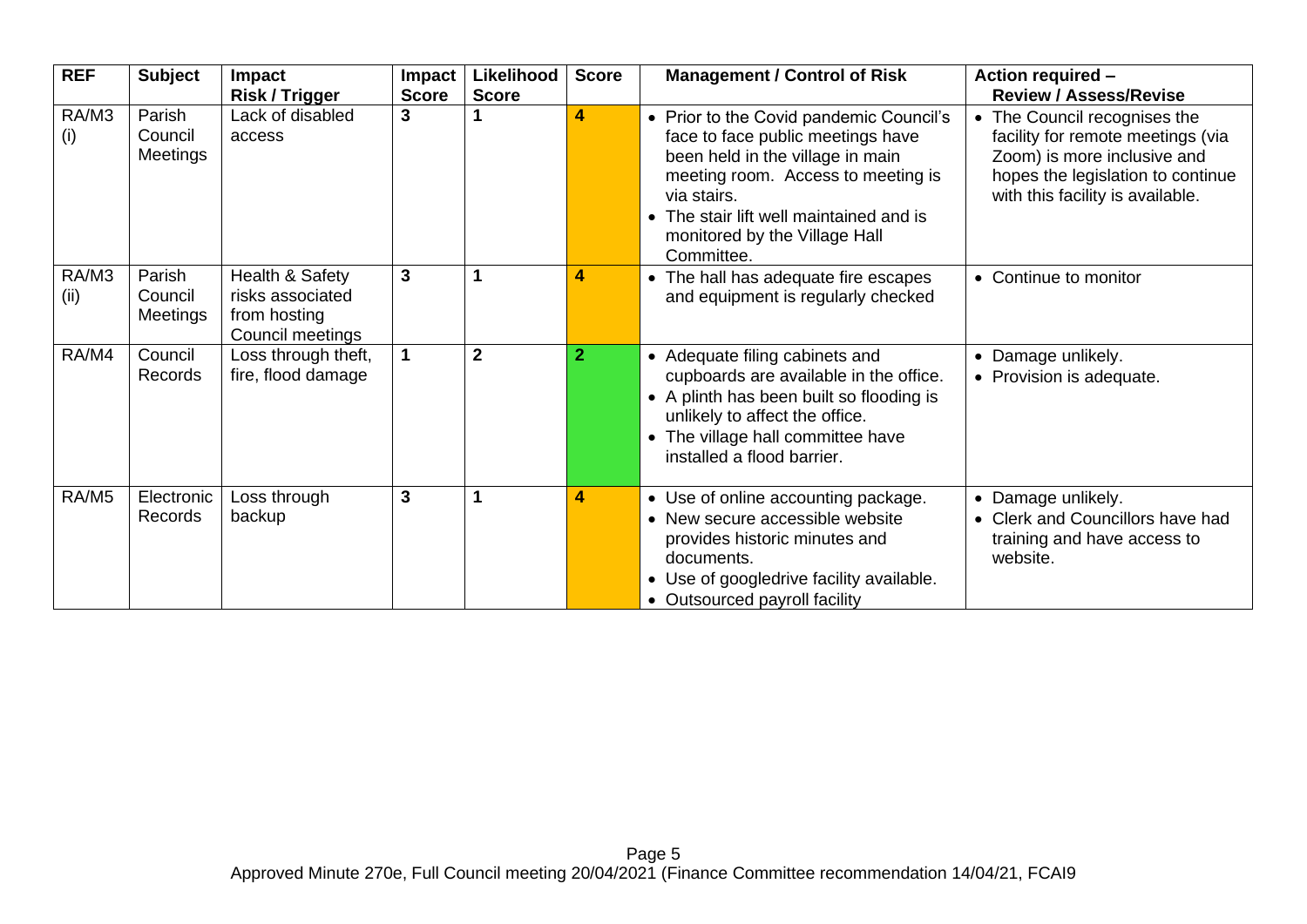## <span id="page-5-0"></span>**Finance**

| <b>REF</b>        | <b>Subject</b>       | <b>Risk / Trigger</b>                                                                                 | Impact                  | Likelihood  | <b>Score</b> | <b>Management / Control of Risk</b>                                                                                                                                                                                                                                                                                                                                                                                                                                                                                                                                                                                                                                                                                                                                       | <b>Action required -</b>                                                                                                                                                                                                                                                                                                                                                                               |
|-------------------|----------------------|-------------------------------------------------------------------------------------------------------|-------------------------|-------------|--------------|---------------------------------------------------------------------------------------------------------------------------------------------------------------------------------------------------------------------------------------------------------------------------------------------------------------------------------------------------------------------------------------------------------------------------------------------------------------------------------------------------------------------------------------------------------------------------------------------------------------------------------------------------------------------------------------------------------------------------------------------------------------------------|--------------------------------------------------------------------------------------------------------------------------------------------------------------------------------------------------------------------------------------------------------------------------------------------------------------------------------------------------------------------------------------------------------|
|                   |                      |                                                                                                       |                         |             |              |                                                                                                                                                                                                                                                                                                                                                                                                                                                                                                                                                                                                                                                                                                                                                                           | <b>Review / Assess/Revise</b>                                                                                                                                                                                                                                                                                                                                                                          |
| RA/F1             | Precept              | Adequacy of<br>precept in order<br>for the Parish<br>Council to carry<br>out its Statutory<br>Duties. | $\mathbf{3}$            | $\mathbf 1$ | 4            | To determine the precept<br>$\bullet$<br>amount required, the Parish<br>Council regularly receives<br>budget reviews throughout the<br>year, and at the time the<br>precept amount is considered,<br>the Parish Council receives a<br>budget report, including actual<br>position and projected position,<br>with indicative figures/costings<br>obtained by the Clerk / RFO.<br>With this information, and from<br>consideration of any future<br>projects, the Parish Council<br>determines the amount of<br>precept required for the<br>following financial year.<br>The Clerk advises the Parish<br>Council when the precept<br>monies are received.<br>As the Council only employs<br>one officer there is the potential<br>risk due to the Clerk being off<br>sick. | • Finance committee to continue to meet<br>to review the financial position of the<br>Council and make recommendations.<br>• The use of the new Scribe accounting<br>package will enable the Clerk to<br>provide reporting specifically aiming at<br>local authorities.<br>The staffing committee have<br>considered the implications of only<br>employing one officer and if would<br>employ a locum. |
| RA/F <sub>2</sub> | Financial<br>Records | Inadequate<br>records and<br>financial<br>Irregularities                                              | $\overline{\mathbf{4}}$ | 1           | 4            | • The Parish Council has Finance<br>Regulations which sets out the<br>requirements. The regulations<br>are viewed regularly.<br>• The change of bank accounts to<br>Unity Trust has enabled<br>Councillors to review the<br>transactions on the bank<br>account.<br>• The outsourcing of the payroll<br>provides continuity.                                                                                                                                                                                                                                                                                                                                                                                                                                              | • Continue to monitor and review                                                                                                                                                                                                                                                                                                                                                                       |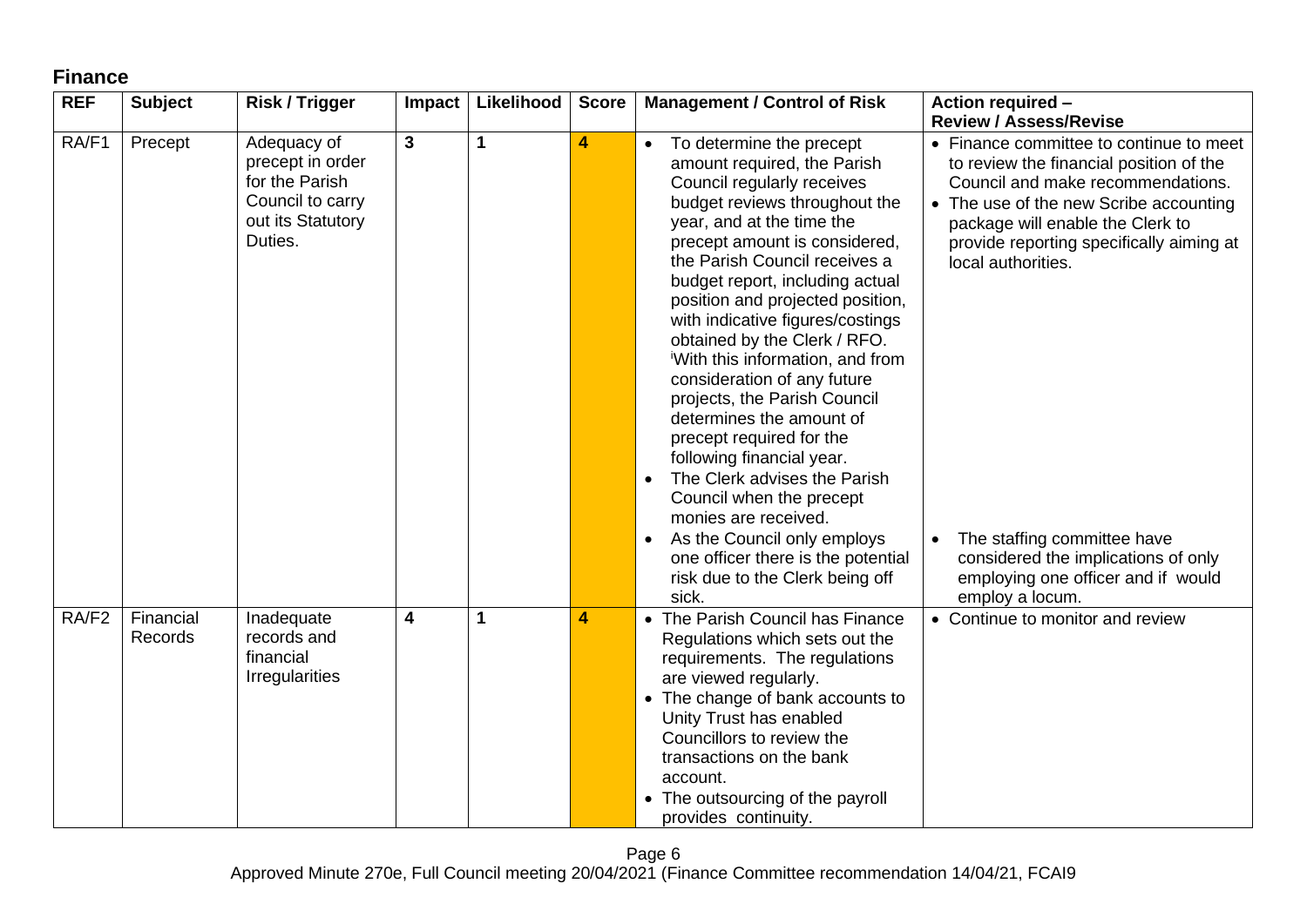| <b>REF</b> | <b>Subject</b>                     | <b>Impact</b><br><b>Risk / Trigger</b>                                    | Impact<br><b>Score</b>  | Likelihood<br><b>Score</b> | <b>Score</b>            | <b>Management / Control of Risk</b>                                                                                                                                                                                                                                                                 | <b>Action required -</b><br><b>Review / Assess/Revise</b>                                                               |
|------------|------------------------------------|---------------------------------------------------------------------------|-------------------------|----------------------------|-------------------------|-----------------------------------------------------------------------------------------------------------------------------------------------------------------------------------------------------------------------------------------------------------------------------------------------------|-------------------------------------------------------------------------------------------------------------------------|
| RA/F3      | Bank and<br>banking                | Inadequate<br>Checks. Banks<br>Mistakes. Loss of<br>Signatories.          | 4                       | 1                          | $\overline{\mathbf{4}}$ | • Monthly bank reconciliation<br>checks are completed.<br>• The bank balance is reported at<br>the Council meeting.<br>• Finance reports are submitted to<br>Council meetings.<br>• Members from the finance<br>committee conduct control<br>checks.<br>• The Council has four bank<br>signatories. | • Procedures are adequate but are<br>monitored and reviewed.                                                            |
| RA/F4      | Cash                               | Loss through theft<br>or dishonesty.                                      | $\overline{\mathbf{4}}$ | $\mathbf{1}$               | $\overline{4}$          | • Petty cash is maintained in a<br>locked safe and reconciled<br>regularly.<br>• The car park machine provides<br>an audit list which details<br>previous takings and current<br>takings.                                                                                                           | • Existing controls are adequate but will<br>be monitored<br>• Cash takings are part of the Council's<br>control check. |
| RA/F5      | Financial<br>Controls &<br>Records | Lack of<br>Information<br>communication                                   | $\overline{\mathbf{4}}$ | 1                          | 4                       | • Payment listings detailing<br>payments for approval and<br>payments made under delegated<br>authority are submitted to the<br>Council with the supporting<br>documents for Council meetings.<br>• Payments are recorded in the<br>Council minutes.                                                | • Existing procedure is adequate                                                                                        |
| RA/F6      | <b>Direct Costs</b>                | Goods supplied<br>and not invoiced<br>Incorrect invoicing<br>and payments | 4                       | 1                          | 4                       | • The Council's Financial<br>Regulations set out the<br>requirements.<br>• The performance of the RFO is<br>monitored by the Staffing<br>Committee.<br>• Invoices and checked for<br>numeric accuracy.<br>• Works are verified the Clerk/RFO<br>and / or the Council.                               | • Financial regulations are reviewed<br>regularly.<br>• Existing procedures are adequate.                               |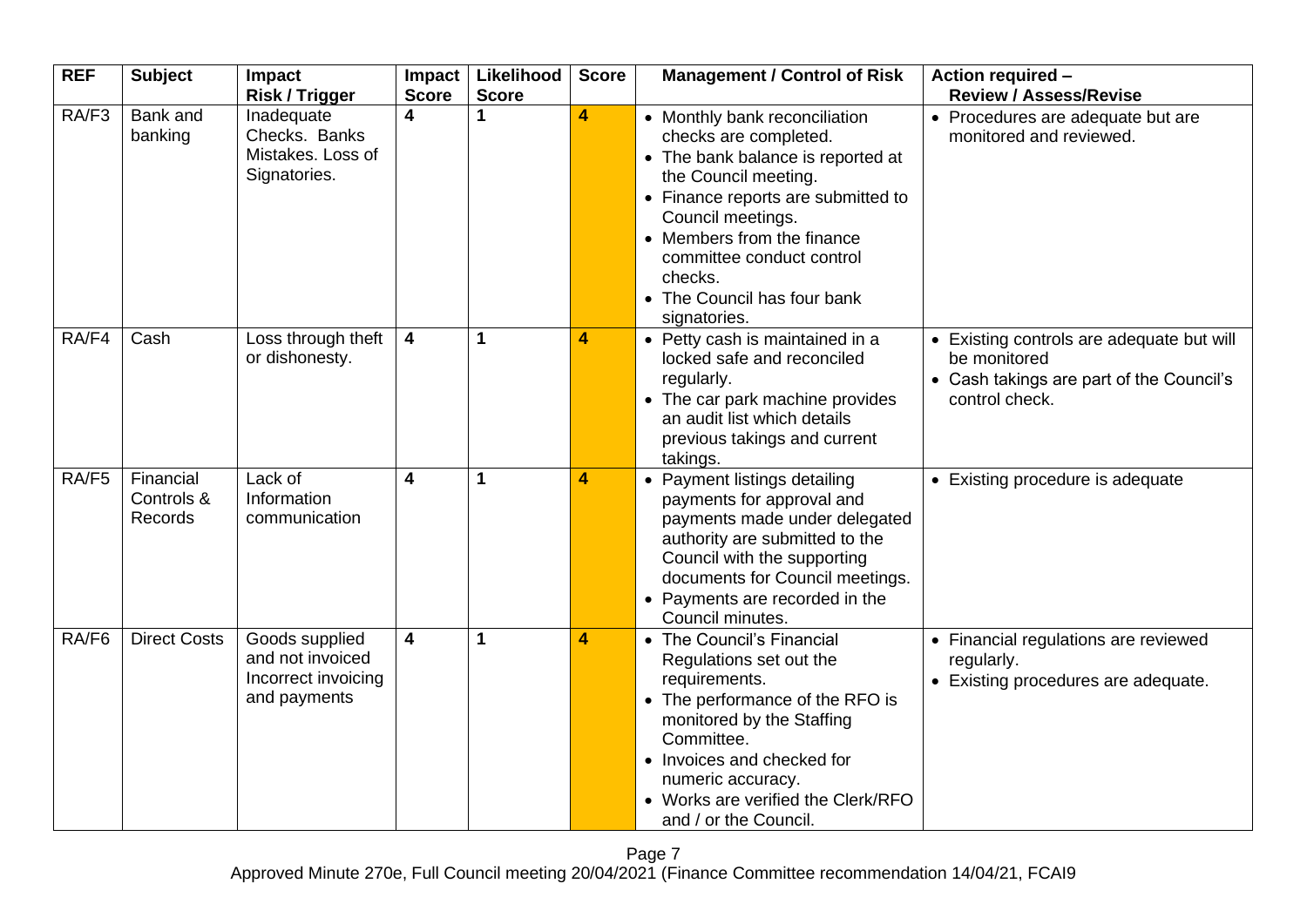| <b>REF</b> | <b>Subject</b>                     | Impact<br><b>Risk / Trigger</b>                                 | Impact<br><b>Score</b> | Likelihood<br><b>Score</b> | <b>Score</b> | <b>Management / Control of Risk</b>                                                                                                                                                                                                                                                                                                                                          | <b>Action required -</b><br><b>Review / Assess/Revise</b>                                                                                               |
|------------|------------------------------------|-----------------------------------------------------------------|------------------------|----------------------------|--------------|------------------------------------------------------------------------------------------------------------------------------------------------------------------------------------------------------------------------------------------------------------------------------------------------------------------------------------------------------------------------------|---------------------------------------------------------------------------------------------------------------------------------------------------------|
| RA/F7      | Insurance<br>Existing<br>procedure | <b>Adequacy Cost</b><br>Compliance<br><b>Fidelity Guarantee</b> | 6                      |                            | 6            | • An annual review is undertaken<br>of all insurance arrangements in<br>place. Employers Liability, Public<br>Liability and Fidelity Guarantee<br>are a statutory requirement.<br>• An Asset & Open Spaces<br>Working Group has been set up.                                                                                                                                 | • Adequate. Review provision and<br>compliance annually.<br>• The Asset & Open Spaces Working<br>Group are currently reviewing the<br>Council's assets. |
| RA/F8      | Election<br>costs                  | Risk of election<br>cost                                        | 4                      | 1                          | 4            | • At the time of completing this<br>assessment the Council has<br>three spaces available.<br>• The Clerk has promoted the<br>work of the Council and<br>publicised NALC's 'become a<br>Councillor' campaign.<br>• To cover the costs of a potential<br>poll, and associated costs in an<br>election year, the council has a<br>contingency budget to meet<br>election costs. | • Included when preparing the precept                                                                                                                   |
| RA/F9      | <b>VAT</b>                         | Re-claiming                                                     | $\boldsymbol{2}$       | 1                          | 3            | • HMRC return is submitted<br>online.<br>• Reminders are sent to the Clerk<br>by email if the return has not<br>been submitted.                                                                                                                                                                                                                                              | • Existing procedures adequate                                                                                                                          |
| RA/F10     | Annual<br>Return                   | Not submitted<br>within time limits                             | 4                      | 1                          | 4            | • The Clerk is responsible to<br>ensure the accounts are<br>submitted to the internal auditor,<br>that the Annual return is<br>completed and signed by the<br>Council, then sent on to the<br>External Auditor within time limit.<br>• The Council's appointed internal<br>auditor has a background and<br>experience working with local<br>Councils.                        | • Clerk to ensure members are provided<br>with sufficient information, including<br>the Joint Practitioners Guide in<br>Accountability and Governance.  |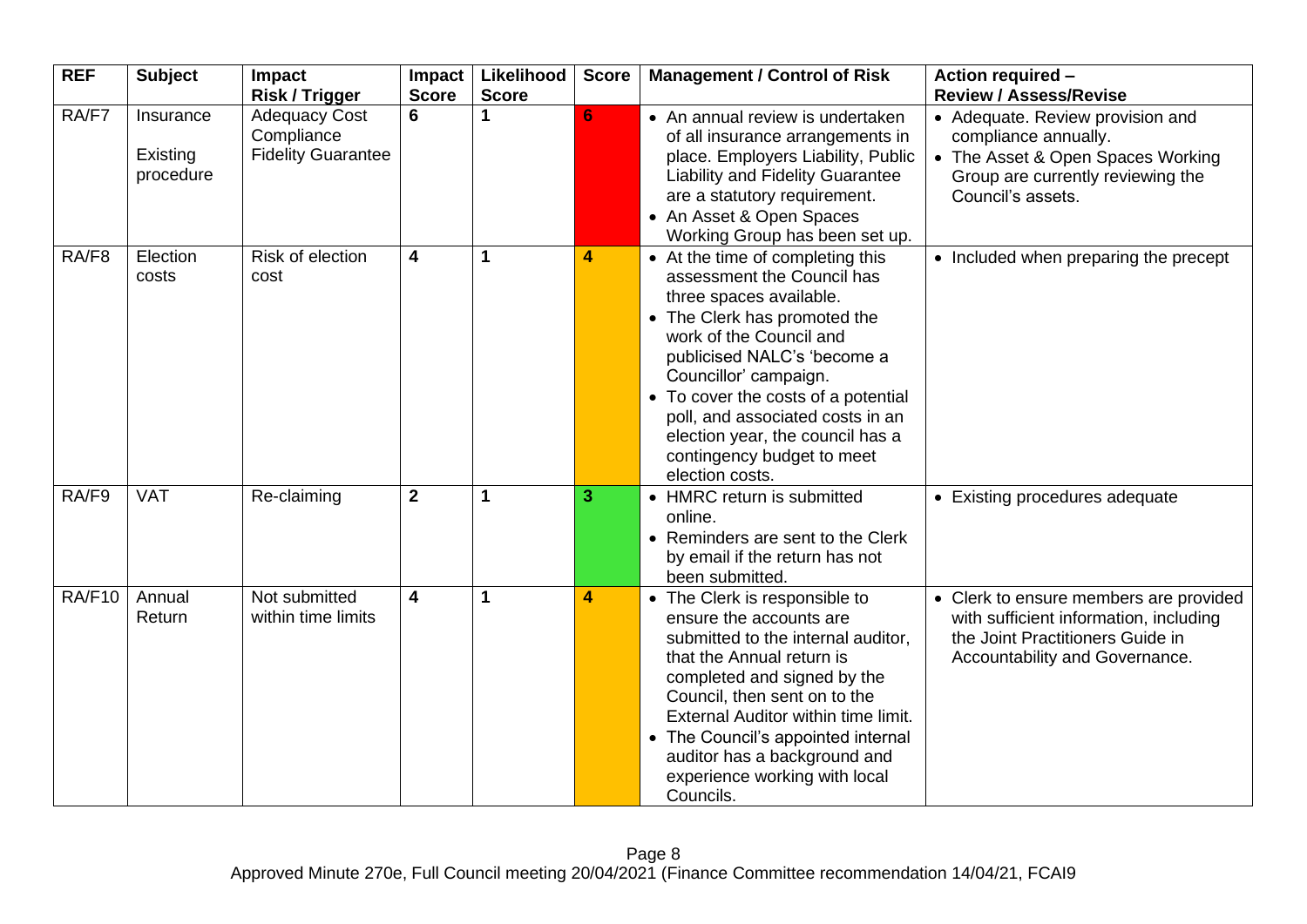| <b>REF</b> | <b>Subject</b>                          | <b>Impact</b><br><b>Risk / Trigger</b>                                                                            | <b>Impact</b><br><b>Score</b> | Likelihood<br><b>Score</b> | <b>Score</b> | <b>Management / Control of Risk</b>                                                                                                                                                                                                                                                                                                                                | <b>Action required -</b><br><b>Review / Assess/Revise</b>                                                                                                |
|------------|-----------------------------------------|-------------------------------------------------------------------------------------------------------------------|-------------------------------|----------------------------|--------------|--------------------------------------------------------------------------------------------------------------------------------------------------------------------------------------------------------------------------------------------------------------------------------------------------------------------------------------------------------------------|----------------------------------------------------------------------------------------------------------------------------------------------------------|
| RA/F11     | Salaries &<br>Associated<br>Clerk costs | Salaries paid<br>incorrectly<br>Wrong hours paid<br>Wrong rate paid<br>False employee<br>Wrong PAYE<br>deductions | $\overline{\mathbf{4}}$       |                            | 4            | • Salaries are reviewed annually<br>by the relevant committee and<br>recommendations made to<br>Council.<br>• Figures are incorporated in<br>budget calculations.<br>• From April 2021 the payroll will<br>be outsourced to One Less<br>Worry<br>• The checking of salaries from<br>part of the control check<br>completed by members of the<br>Finance Committee. | • The Chair of the Council, or a point of<br>conduct, will be required to liaise with<br>One Less Worry regarding any<br>adjustments for the Clerks pay. |
| RA/F12     | <b>Clerk</b>                            | Loss of Clerk                                                                                                     | $6\phantom{1}6$               |                            | 6.           | • Opportunities for training<br>provided.<br>• Strong communication links with<br>members of the staffing<br>committee.<br>• As a lone worker the Clerk<br>maintains the opportunity of<br>interacting with other Clerks.<br>• Staffing committee Terms of<br>Reference have recently been<br>reviewed.                                                            | • Ensure Councillors have adequate<br>training on staffing matters.                                                                                      |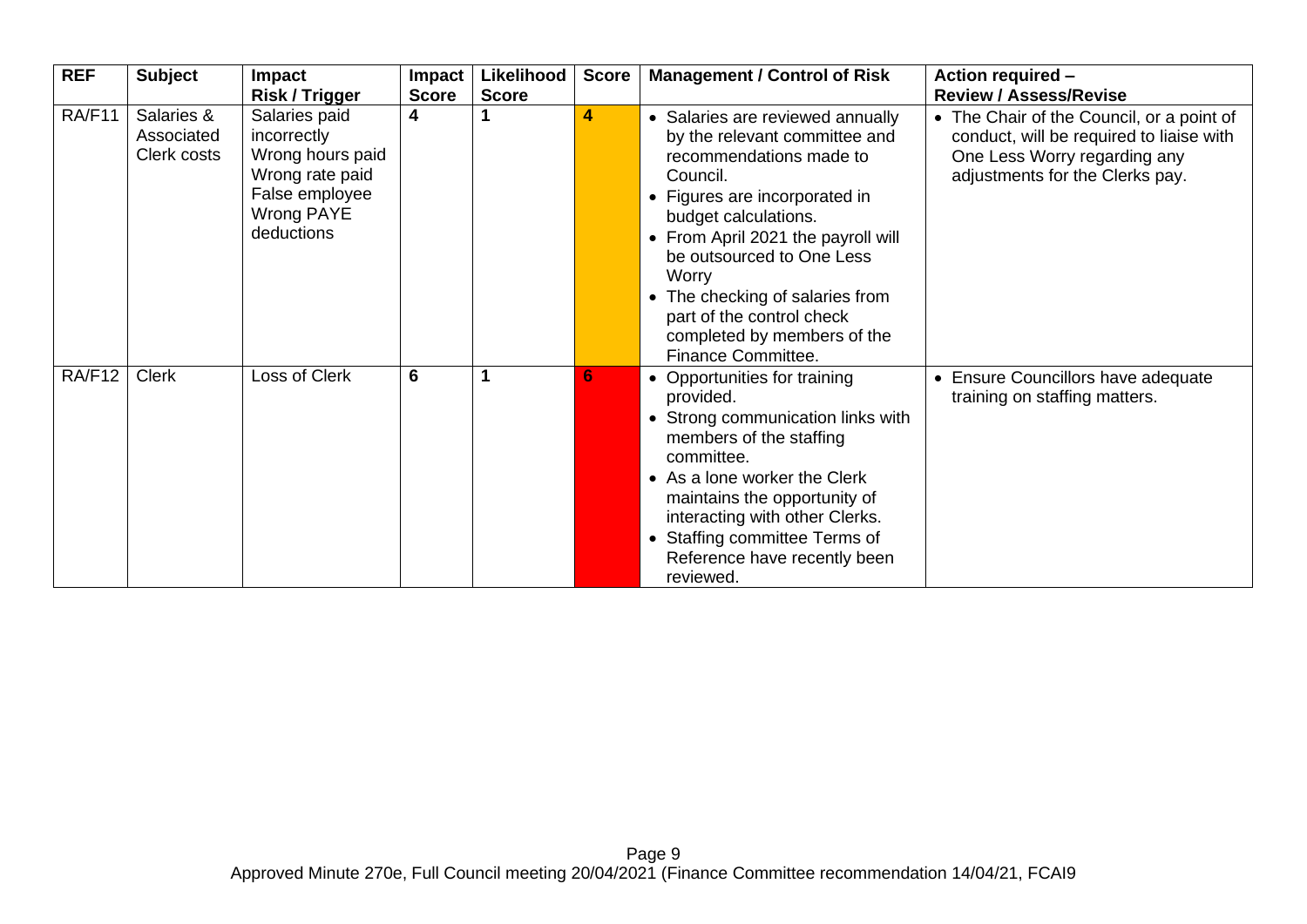### <span id="page-9-0"></span>**Assets**

| <b>REF</b> | <b>Subject</b>                                     | <b>Risk / Trigger</b>                                              | Impact         | Likelihood              | <b>Score</b>    | <b>Management / Control of Risk</b>                                                                                                                                                                                                                                                                                                                                                                                                         | Action required -                                                                                                                                                                                                                  |
|------------|----------------------------------------------------|--------------------------------------------------------------------|----------------|-------------------------|-----------------|---------------------------------------------------------------------------------------------------------------------------------------------------------------------------------------------------------------------------------------------------------------------------------------------------------------------------------------------------------------------------------------------------------------------------------------------|------------------------------------------------------------------------------------------------------------------------------------------------------------------------------------------------------------------------------------|
| RA/A1      | <b>Street furniture</b><br>and Office<br>equipment | Damaged bins<br>notice boards,<br>bus shelters and<br>benches etc. | $\overline{2}$ | $\mathbf{3}$            | $6\phantom{1}6$ | • Asset register needs reviewing<br>• Insurance is due for renewal in<br>June and needs reviewing in May.<br>• An Asset & Open Spaces Working<br>Group has been formed.<br>• The Clerk, with support from the<br>Chair & Vice Chair, maintains a<br>Council Facebook page. Urgent<br>issues can be reported by<br>messaging the Facebook page.<br>• The Council employs a Street<br>Cleaner who reports issues to the<br>Clerk by WhatsApp. | <b>Review / Assess/Revise</b><br>A report detailing the condition of<br>Council street furniture is being<br>produced.<br>The Asset & Open Spaces<br>$\bullet$<br>Working Group will monitor the<br>condition of Council property. |
| RA/A2      | Public<br>conveniences                             | Damage to<br>building,<br>vandalism                                | 6              | $\overline{\mathbf{4}}$ | 24              | • The public toilets are scheduled to<br>be open seven days a week.<br>• The cleaning of the public toilets is<br>contracted to Mrs J Moore, who<br>keeps in regular contact with the<br>Clerk.                                                                                                                                                                                                                                             | Vandalism could result in the<br>$\bullet$<br>closure of the public toilets.<br>Councillors' assist in monitoring<br>$\bullet$<br>the public toilets. .                                                                            |
| RA/A3      | Play and<br>recreation<br>equipment                | Loss / damage /<br>injury to third<br>party(ies) /<br>property     | 6              | $\overline{\mathbf{4}}$ | 24              | • The Clerk completes visual<br>inspections of the recreation park.<br>• On 16/02/2021, the Council agreed<br>a Service Level Agreement for the<br>services of Torpoint Town<br>Council's dog Enforcement Officer.<br>Whilst completing this work the<br>officer will assist in completing<br>visual checks of play park<br>equipment and Council property.                                                                                 | Vandalism could result in the<br>$\bullet$<br>closure of the public toilets.                                                                                                                                                       |
| RA/A4      | Land &<br><b>Buildings</b>                         | Preservation of<br>title to land &<br>buildings                    | $\mathbf{2}$   | $\mathbf 1$             | $\overline{2}$  | • All land and buildings have been<br>registered                                                                                                                                                                                                                                                                                                                                                                                            | Existing procedures sufficient.<br>$\bullet$                                                                                                                                                                                       |
| RA/A5      | Land &<br>buildings                                | Damage or theft<br>to buildings &<br>contents                      | $\mathbf{3}$   | $\mathbf{2}$            | $6\phantom{1}$  | • Land and property is monitored by<br>staff and Council.                                                                                                                                                                                                                                                                                                                                                                                   | Continue to monitor and review<br>$\bullet$                                                                                                                                                                                        |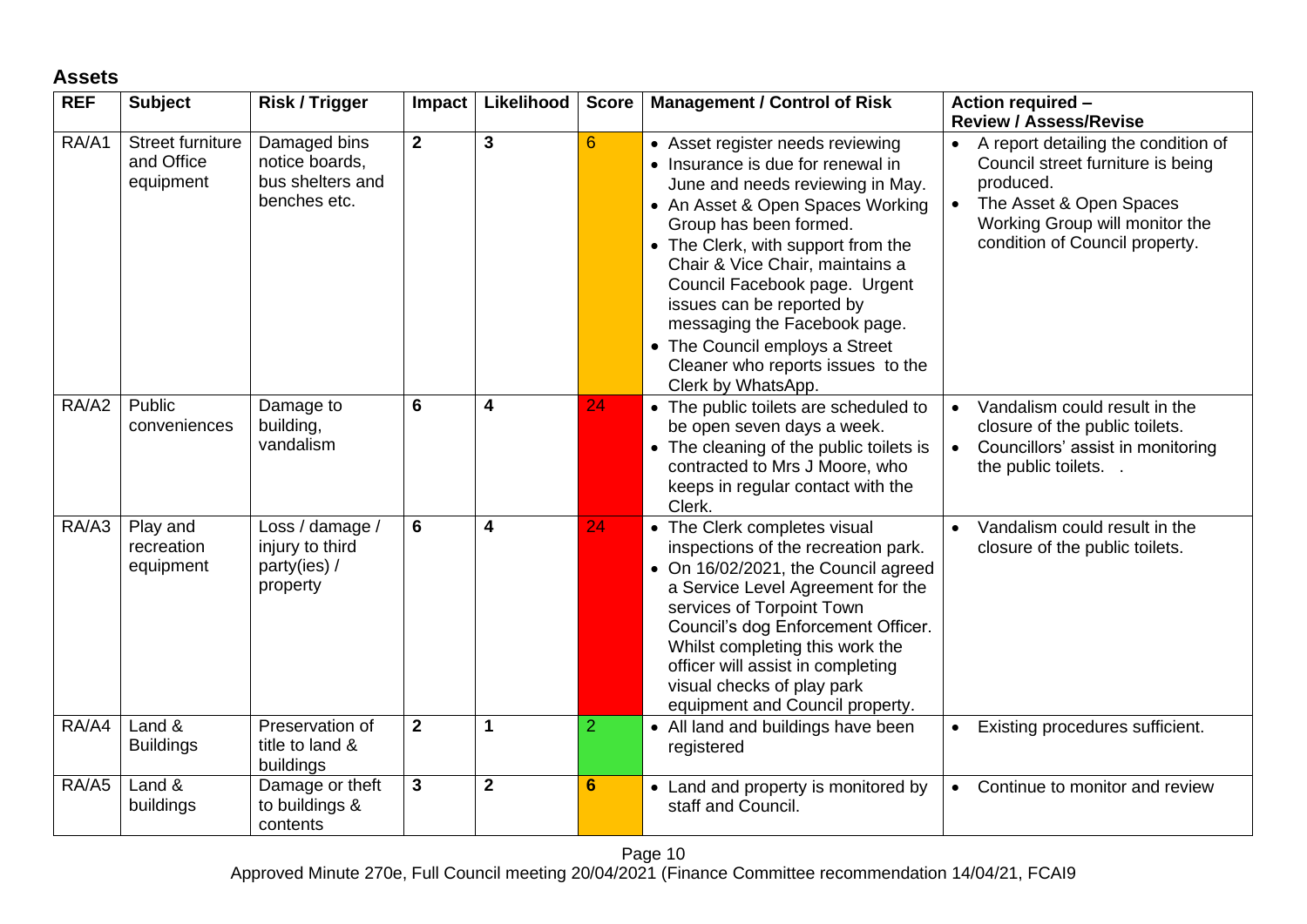#### **Legal**

#### <span id="page-10-0"></span>**Liabilities**

| <b>REF</b> | <b>Subject</b>         | <b>Risk / Trigger</b>                                                                                          | <b>Impact</b> | Likelihood | <b>Score</b> | <b>Management / Control of Risk</b>                                                                                                                                                                                                                                                                                                                                                                                                                                                                                                                                                                                                                                                                                                                                                                                                        | Action required -                                                                                                                                                                                                                                                                                                                                                                                                                                                                                                                                                                                                                                                                                                                                                                                                                            |
|------------|------------------------|----------------------------------------------------------------------------------------------------------------|---------------|------------|--------------|--------------------------------------------------------------------------------------------------------------------------------------------------------------------------------------------------------------------------------------------------------------------------------------------------------------------------------------------------------------------------------------------------------------------------------------------------------------------------------------------------------------------------------------------------------------------------------------------------------------------------------------------------------------------------------------------------------------------------------------------------------------------------------------------------------------------------------------------|----------------------------------------------------------------------------------------------------------------------------------------------------------------------------------------------------------------------------------------------------------------------------------------------------------------------------------------------------------------------------------------------------------------------------------------------------------------------------------------------------------------------------------------------------------------------------------------------------------------------------------------------------------------------------------------------------------------------------------------------------------------------------------------------------------------------------------------------|
| RA/L1      | Legal<br><b>Powers</b> | Illegal activity or<br>payments<br><b>Working Parties</b><br>taking decisions.<br>(risk of legal<br>challenge) | 6             |            | 6            | • All activity and payments are<br>made within the powers of the<br>Parish Council (not ultra vires)<br>are to be resolved and clearly<br>minuted.<br>• Terms of reference are in place<br>and regularly reviewed.<br>• The Clerk is CiLCA trained (a<br>recognised Local Council<br>qualification). As detailed on the<br>Clerk's job description, The Clerk<br>is expected to advise the Council<br>on, and assist in the formation of,<br>overall policies to be followed in<br>respect of the authority's<br>activities and in particular to<br>produce all the information<br>required for making effective<br>decisions and to implement<br>constructively all decisions.<br>• When requirement the Clerk<br>seeks advise from the Society of<br>Local Councils (SLCC) or<br><b>Cornwall Association of Local</b><br>Councils (CALC) | <b>Review / Assess/Revise</b><br>• Council to continue to support the<br>Clerk in training.<br>• Any new staff to be given the<br>opportunity of training.<br>The Clerk should continue to<br>$\bullet$<br>provide all Councillors with the<br>training.<br>• The Council to cover membership<br>fees for the County Association<br>(CALC) and the Clerk's<br>membership fees/<br>• The Council will continue to utilise<br>the services of professional bodies.<br>• The Clerk should continue to<br>provide the Clerk with newsletters<br>and bulletins from Cornwall Council,<br>National Association of Local<br>Councils (NALC) and Cornwall<br><b>Association of Local Councils</b><br>(CALC) and in the long-term<br>absence of the Clerk measures<br>need to be put in place for<br>communication to be forwarded to<br>the members. |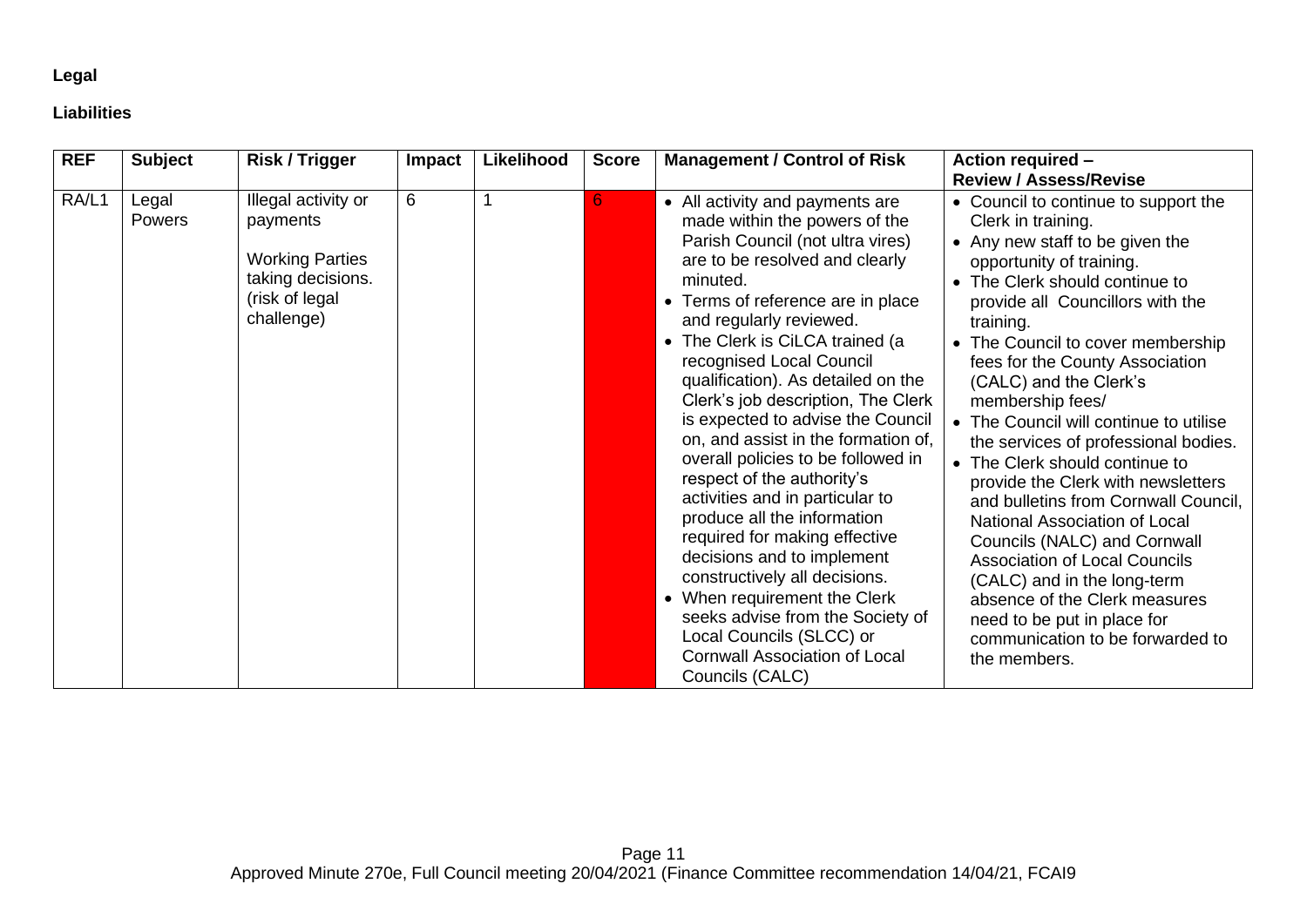| <b>REF</b>        | <b>Subject</b>                                                            | <b>Risk / Trigger</b>                                                                                                                          | Impact                  | Likelihood     | <b>Score</b> | <b>Management / Control of Risk</b>                                                                                                                                                                                                                                                                                                                                                                                          | <b>Action required -</b><br><b>Review / Assess/Revise</b>                                                                                                                                                                                                                                                                                                                                                     |
|-------------------|---------------------------------------------------------------------------|------------------------------------------------------------------------------------------------------------------------------------------------|-------------------------|----------------|--------------|------------------------------------------------------------------------------------------------------------------------------------------------------------------------------------------------------------------------------------------------------------------------------------------------------------------------------------------------------------------------------------------------------------------------------|---------------------------------------------------------------------------------------------------------------------------------------------------------------------------------------------------------------------------------------------------------------------------------------------------------------------------------------------------------------------------------------------------------------|
| RA/L <sub>2</sub> | Members /<br>agendas &<br>Statutory<br>documents                          | Accuracy and<br>legibility. Non-<br>compliance with<br>statutory<br>requirements<br>(risk of the Council<br>being legally<br>challenged)       | $6\phantom{1}$          | 1              | 6            | • Minutes and agendas are<br>produced in the prescribed<br>method and adhere to legal<br>requirements.<br>• Minutes are approved and signed<br>at next meeting unless there is a<br>resolution made to defer<br>approval until the following<br>meeting.<br>• Minutes and agendas are<br>displayed according to legal<br>requirements.<br>• Business conducted at Council<br>complies with the Council's<br>Standing Orders. | The Clerk, who is employed as<br>Proper Officer of the Council, is<br>under a statutory duty to carry out<br>all the functions, and in particular<br>to serve or issue all the<br>notifications required by law of a<br>local authority's Proper Officer.<br>The Clerk shall prepare the<br>agendas for meetings in<br>consultation with the appropriate<br>members of the Council or<br>relevant committees. |
| RA/L3             | Employer<br>Liability<br>Employee<br>Liability<br>Councillor<br>Liability | Non-compliance<br>with employment<br>law<br>Causing injury<br>(damage) to<br>employee property<br>Causing injury<br>(damage to<br>Councillors) | $\overline{\mathbf{4}}$ | $\overline{2}$ | 8            | • The Council has relevant<br>insurance in place.<br>• Legal Advice can be sort from<br>the County Association.                                                                                                                                                                                                                                                                                                              | Continue to ensure adeguate<br>$\bullet$<br>insurance cover is provided,<br>subscriptions are renewed and<br>training provided.                                                                                                                                                                                                                                                                               |
| RA/L4             | <b>MLMA</b>                                                               | Failure by MLMA<br>to comply with<br>reporting of<br>encroachments<br>and maintenance<br>of reserve to meet<br>liabilities                     | 6                       | $\overline{2}$ | 12           | • The Council has a representative<br>on the Millbrook Lake Mooring<br><b>Association Committee.</b>                                                                                                                                                                                                                                                                                                                         | The current representative has<br>$\bullet$<br>said he will not be standing at the<br>forthcoming elections. At the<br>earliest opportunity, after the<br>elections the Council will need to<br>appoint a new representative.                                                                                                                                                                                 |
| RA/L5             | Freedom of<br>Information                                                 | Lack of<br>transparency                                                                                                                        | 6                       | $\mathbf{2}$   | 12           | • The Council has adopted a<br>Model Publication Scheme and<br>Freedom of Information Policy.<br>The Council has recently<br>$\bullet$<br>updated its website to ensure it<br>is secure and accessible.                                                                                                                                                                                                                      | Ensure website is kept up to date.<br>$\bullet$<br>Councillors' attendance record to<br>$\bullet$<br>be publicised.                                                                                                                                                                                                                                                                                           |

Page 15 Approved Minute 270e, Full Council meeting 20/04/2021 (Finance Committee recommendation 14/04/21, FCAI9